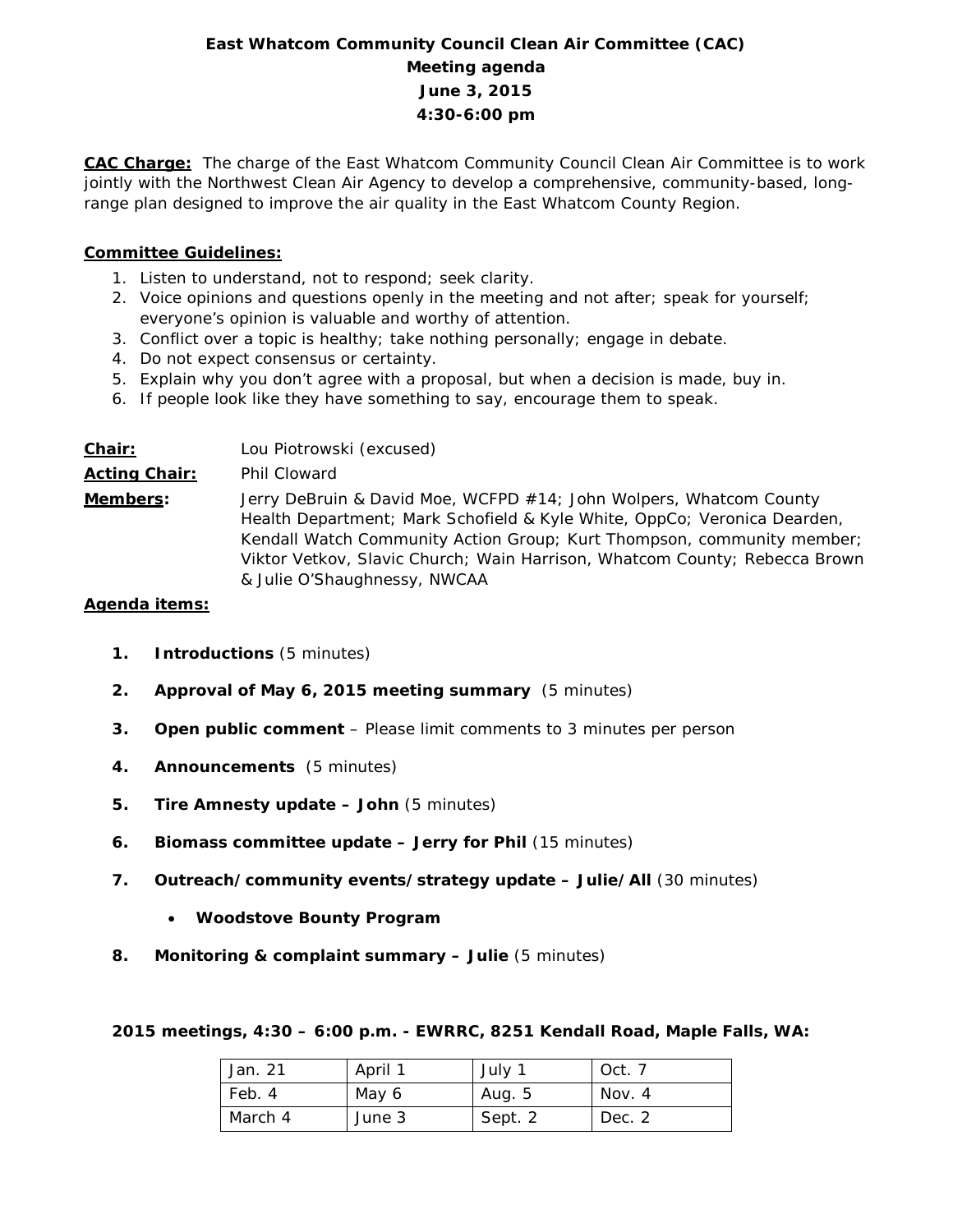# **East Whatcom Community Council Clean Air Committee (CAC) Meeting summary May 6, 2015 4:30-6:00 pm DRAFT**

**CAC Charge:** The charge of the East Whatcom Community Council Clean Air Committee is to work jointly with the Northwest Clean Air Agency to develop a comprehensive, community-based, longrange plan designed to improve the air quality in the East Whatcom County Region.

### **Committee Guidelines:**

- 1. Listen to understand, not to respond; seek clarity.
- 2. Voice opinions and questions openly in the meeting and not after; speak for yourself; everyone's opinion is valuable and worthy of attention.
- 3. Conflict over a topic is healthy; take nothing personally; engage in debate.
- 4. Do not expect consensus or certainty.
- 5. Explain why you don't agree with a proposal, but when a decision is made, buy in.
- 6. If people look like they have something to say, encourage them to speak.

| Chair:               | Lou Piotrowski (excused)                                                                                                                                                                                                                                                                                                               |
|----------------------|----------------------------------------------------------------------------------------------------------------------------------------------------------------------------------------------------------------------------------------------------------------------------------------------------------------------------------------|
| <b>Acting Chair:</b> | <b>Phil Cloward</b>                                                                                                                                                                                                                                                                                                                    |
| Members:             | Jerry DeBruin & David Moe, WCFPD #14; John Wolpers, Whatcom County<br>Health Department; Mark Schofield & Kyle White, OppCo; Veronica Dearden,<br>Kendall Watch Community Action Group; Kurt Thompson, community member;<br>Viktor Vetkov, Slavic Church; Wain Harrison, Whatcom County; Rebecca Brown<br>& Julie O'Shaughnessy, NWCAA |
| Present:             | Phil Cloward, Jerry DeBruin, John Wolpers, Mark Schofield, Julie O'Shaughnessy                                                                                                                                                                                                                                                         |

#### **Agenda items:**

**1. Introductions –** No introductions necessary. Only committee members present.

## **2. Approval of April 1, 2015 meeting summary**

**John –** Under the tire amnesty announcement, remove "An Ecology employee will also be in attendance" as that is not the case.

#### Motion:

- Mark Schofield moved to approve meeting notes, as amended.
- John Wolpers seconded the motion.
- **3. Open public comment**  No public comment.
- **4. Announcements**

#### **Whatcom County Health Department Tire Amnesty update**

**John –** As part of the health department's efforts to offer disposal ad clean-up options to the Maple Falls, Deming, and Columbia Valley area, the first weekend (May 2) of the tire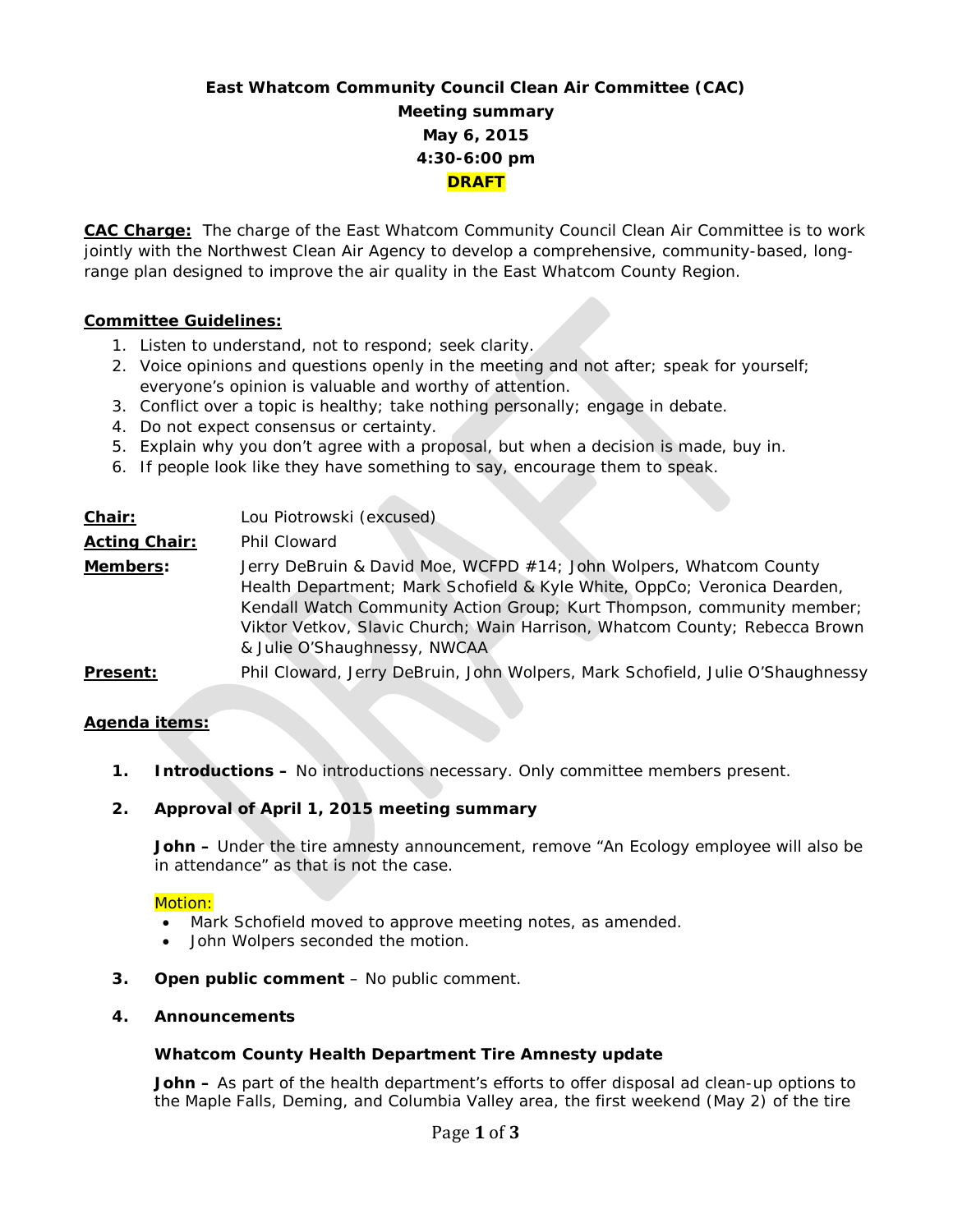amnesty program went well. A total of 42 cars came through and most had the maximum number of tires allowed, filling up several bins. Many of the tires were very dirty, indicating they had been buried or had been used as an embankment of some type. Whatcom County Health Department staff was briefed on safety procedures prior to the event. Overall, the event was a success and staff is hoping to have the same results for the remaining two weekends. Advertisement for the event included meeting with community groups and placing flyers with tear-off tabs at strategic locations. In addition, a small radio station in Van Zandt announced the event. Tires collected are recycled.

**Phil –** Suggested that community members could reach out to identify areas where tires have been deposited and encourage people to participate in the recycling event.

#### **Woodstove bounty program**

**Julie –** The program is currently on hold until it's clear how much money is still available via the Ecology woodstove change-out grant. Up-to-date change-out numbers from OppCo are necessary before NWCAA can decide whether to go ahead with the program. Current figures are anticipated within the next week, which will allow NWCAA to decide whether or not to proceed. If the NWCAA proceeds with the event, advertisement will be similar to what Whatcom County Health Department used for the tire amnesty event.

### **5. Strategic plan update**

**Phil –** No progress to report at this time. The plan needs to incorporate a way to address chronic offenders and complainers.

**Julie –** The NWCAA burn ban policy will explore additional ways in which recalcitrant offenders can be addressed. In addition, Julie sent John Wolpers the Clean Air Committee Charge that identifies each stakeholder's area of participation in achieving the overarching goal of improving air quality in Columbia Valley and asked him to add where and how the health department will participate.

**Dave –** Stated that outdoor burning is becoming less of an issue in the valley and that it is very rare to respond to the same house twice. Garbage fires are rare and most fires consist only of natural vegetation.

## **6. Biomass committee update**

**Phil –** May need to ask for letters of endorsement or recommendation from some of the stakeholders to help secure seed money. The September timeline is still reasonable for the wood bank and a meeting with OppCo is anticipated at the end of June. Dry wood storage at people's homes is also a concern to ensure that dry wood stays dry. Exploring drystorage options with a Ferndale company that manufactures high-impact safety panels (4'x8') that may be used to cover wood piles. Would also like to consider the possibility of offering businesses that work with the community wood bank the benefits associated with assisting a 501(c)(3) entity (OppCo).

## **7. Outreach/community events/strategy update**

**Julie –** Aly from the Opportunity Council is willing to participate in weekend outreach, which is intended to continue through October. Outreach hasn't occurred recently due to conflicting schedules and availability challenges of staff.

**Dave –** Expressed that weekday outreach is easier to staff than weekend outreach.